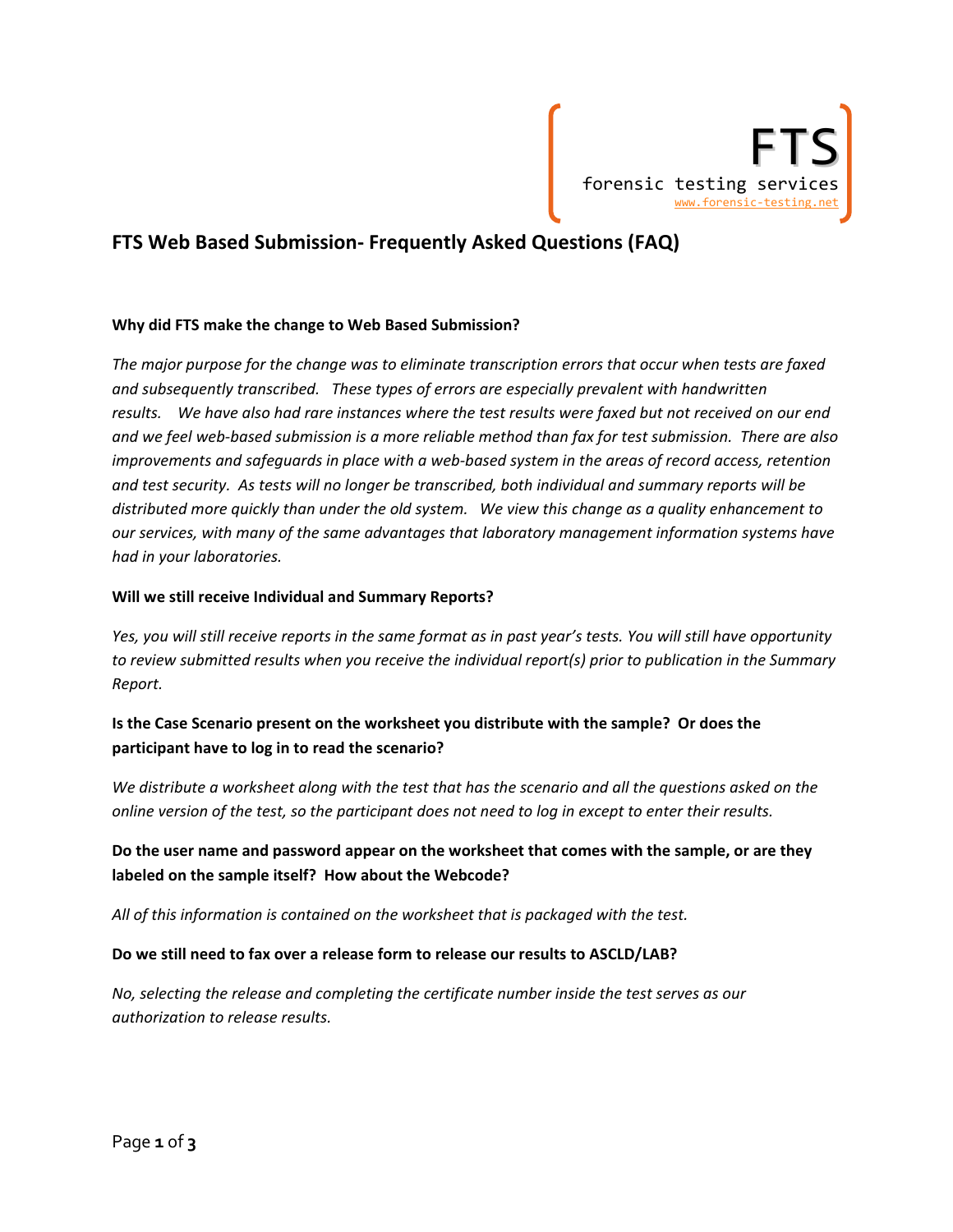#### **How can the analyst's test results be technically reviewed prior to submission?**

Once the analyst has entered their data in the test, at the bottom of the test there are three options: "Save and Finish" submits the results to FTS. If this option is chosen, the test cannot be amended. The second option is "Open in PDF to Print". This option opens up a new window with a formatted PDF of the test questions and the analyst's responses. We would expect that this option would be utilized for technical review. The third option is "Stop and Restart Later". When this option is selected, the *entered answers will automatically be saved and will be displayed when logging into the website again.*

We anticipate that many users will first complete data entry, print the test for technical review and then "Stop and Restart Later". After technical review is complete the user will log in again and "Save and *Finish" to submit their results.*

#### **What documentation do I have that results were submitted?**

Once the test is submitted, a completion certificate with the date and time submitted will pop-up on the screen. This certificate may be printed. You may also call up submitted results and certificates when *revisiting the website at any time.*

#### **When I choose "Open in PDF to Print", no window opens up.**

You may have to disable your browsers pop-up blocker. If for some reason the window will still not open, you can still print the entire test. The test will just not be as nicely formatted as the PDF version.

#### **The Pop‐up PDF/Certificate is open but I cannot figure out how to print it.**

How to do this varies; depending on the type of web browser, but try right clicking in the window and *selecting Print.*

### I need to make a change in the results prior to the submission deadline but have already selected the **"Save and Finish" option. How do I make the change?**

*Once test results are submitted, they cannot be amended. You may login again with the same user* name and password and retake the test. If more than one result is submitted for a UTIC, FTS will contact *the quality manager for your agency to determine which submission will be utilized.*